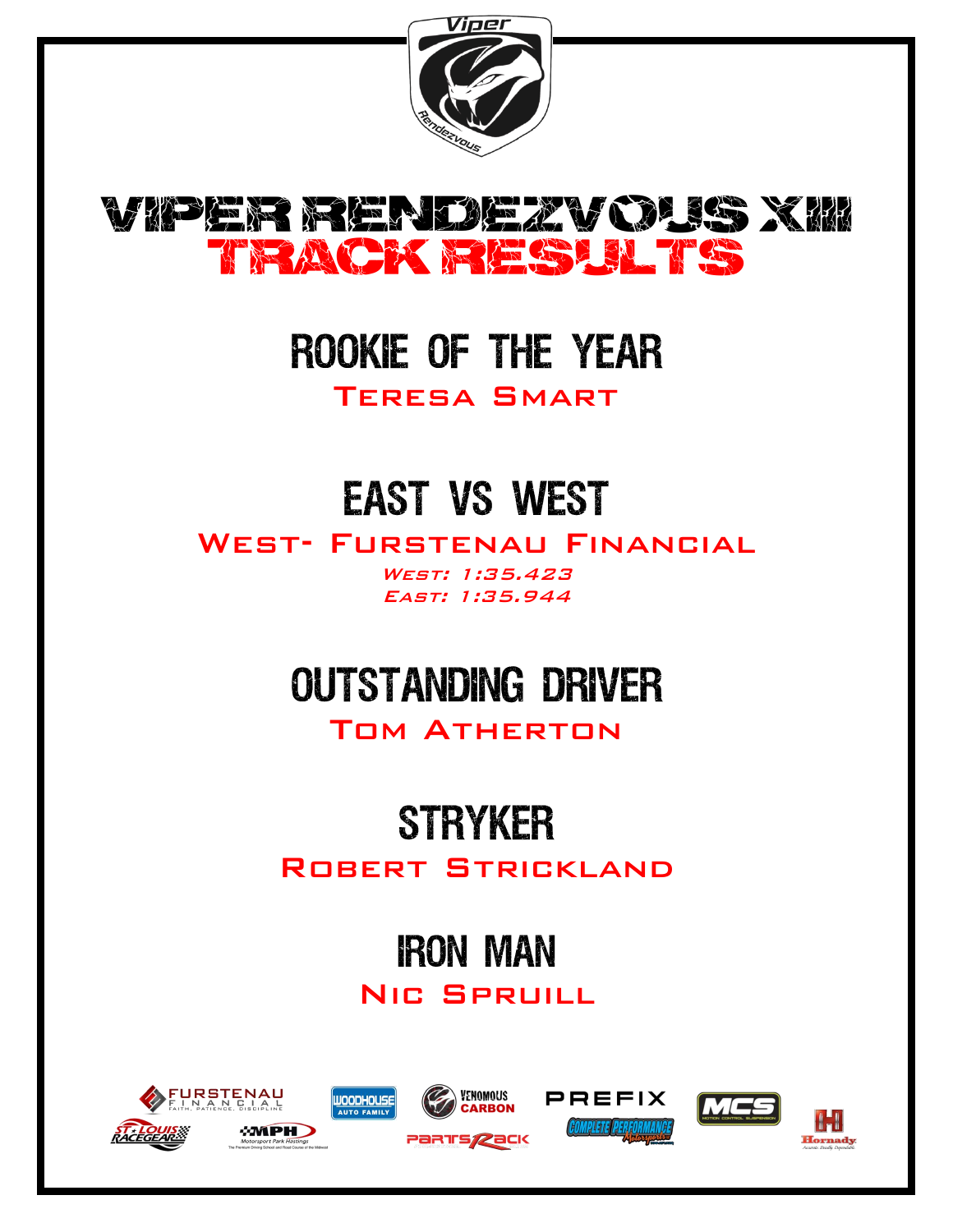

## FASTEST OPEN-LAP

### New School New School

| AJ PETERSEN       | 1:26.138 | AJ PETERSEN | 0:53.151 |
|-------------------|----------|-------------|----------|
| <b>TED HUGHES</b> | 1:27.520 | TED HUGHES  | 0:53.962 |
| RYAN FURSTENAU    | 1:29.021 | STEVEN ORR  | 0:56.686 |

### Middle School Middle School

| RAYMOND ELLSWORTH | 1:30.006 | RAYMOND ELLSWORTH | 0:56.068 |
|-------------------|----------|-------------------|----------|
| <b>VICTOR ORR</b> | 1:33.028 | <b>TROY MAKI</b>  | 0:57.889 |
| RYAN ELLSWORTH    | 1:34.564 | RYAN ELLSWORTH    | 1:03.837 |

### Old School old school

| NIC SPRUILL      | 1:32.284 | ROBERT ELLSWORTH | 0:56.425 |
|------------------|----------|------------------|----------|
| ROBERT ELLSWORTH | 1:32.703 | CORY FURSTENAU   | 0:56.720 |
| CORY FURSTENAU   | 1:33.033 | PAUL MCCLOREY    | 1:02.419 |

### Comp Coupe Comp Coupe

| <b>BOB WOODHOUSE</b> | 1:24.738 | <b>ARLIN KIEL</b>   | 0:55.782 |
|----------------------|----------|---------------------|----------|
| <b>ARLIN KIEL</b>    | 1:28.645 | JOHN STUEDEMANN     | 1:05.638 |
| MIKE KIRSCH          | 1:28.756 | <b>MARTIN FEDKO</b> | 1:07.977 |

### RACE CAR RACE CAR

| <b>KEITH ANDERSON</b> | 1:25.838 | KEITH ANDERSON        | 0:52.707 |
|-----------------------|----------|-----------------------|----------|
| MICHAEL MERRITT       | 1:27.886 | <b>BRIAN CHANDLER</b> | 0:55.374 |
| JASON WALSH           | 1:28.725 | JASON WALSH           | 0:55.816 |

## **FASTEST SHORT TRACK**

| AJ PETERSEN | 0:53.151 |
|-------------|----------|
| TED HUGHES. | 0:53.962 |
| Steven Orr  | 0:56.686 |

| RAYMOND ELLSWORTH | 0:56.068 |
|-------------------|----------|
| TROY MAKI         | 0:57.889 |
| RYAN ELLSWORTH    | 1:03.837 |

| <b>NIC SPRUILL</b> | 1:32.284 | ROBERT ELLSWORTH     | 0:56.425 |
|--------------------|----------|----------------------|----------|
| ROBERT ELLSWORTH   | 1:32.703 | CORY FURSTENAU       | 0:56.720 |
| CORY FURSTENAU     | 1:33.033 | <b>PAUL MCCLOREY</b> | 1:02.419 |

| ARLIN KIEL      | 0:55.782 |
|-----------------|----------|
| JOHN STUEDEMANN | 1:05.638 |
| MARTIN FEDKO    | 1:07.977 |

| KEITH ANDERSON        | 0:52.707 |
|-----------------------|----------|
| <b>BRIAN CHANDLER</b> | 0:55.374 |
| JASON WALSH           | 0:55.816 |













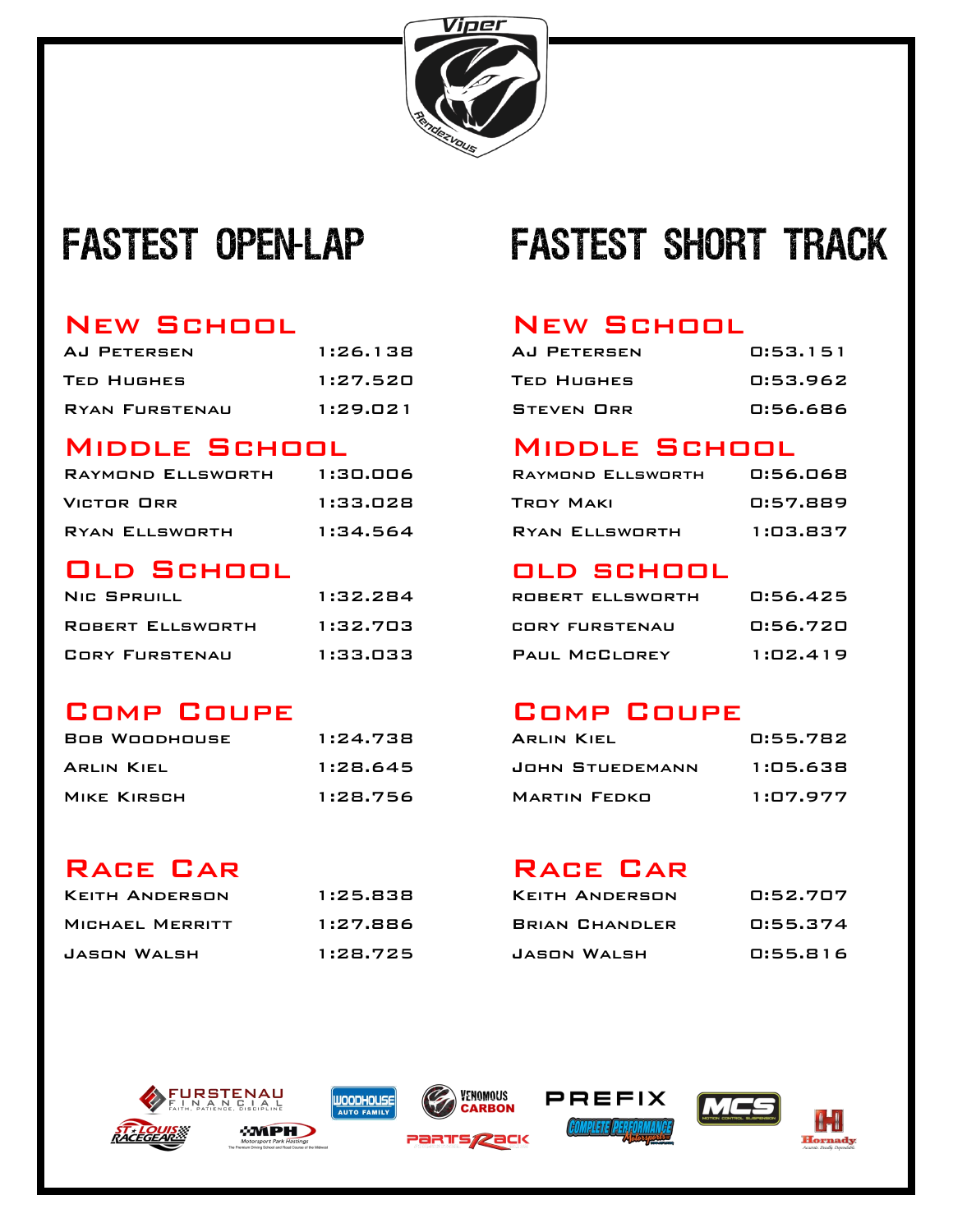| Team | Car#           | <b>Last Name</b>  | <b>First Name</b> | <b>Class</b>         | <b>Overall</b> |                 |
|------|----------------|-------------------|-------------------|----------------------|----------------|-----------------|
| East | 13             | Woodhouse         | <b>Bob</b>        | <b>Comp Coupe</b>    | 1:24.738       |                 |
| East | 163            | <b>Petersen</b>   | Aj                | <b>New School</b>    | 1:26.138       |                 |
| East | 899            | <b>Merritt</b>    | <b>Michael</b>    | Racecar              | 1:27.886       |                 |
| East | $\overline{0}$ | Atherton          | Tom               | <b>Comp Coupe</b>    | 1:28.877       |                 |
| East | 3              | Chandler          | <b>Brian</b>      | Racecar              | 1:29.162       |                 |
| East | 24             | <b>Earlywine</b>  | <b>Mike</b>       | Racecar              | 1:29.421       |                 |
| East | 16             | <b>Robbins</b>    | <b>Clay</b>       | <b>New School</b>    | 1:29.871       |                 |
| East | 52             | Ellsworth         | Raymond           | Middle School        | 1:30.006       |                 |
| East | 33             | <b>Reeves</b>     | Grant             | Racecar              | 1:30.906       |                 |
| East | 11             | <b>Strickland</b> | <b>Robert</b>     | <b>Comp Coupe</b>    | 1:31.369       |                 |
| East | 92             | <b>McCarron</b>   | <b>Matt</b>       | <b>Comp Coupe</b>    | 1:31.767       |                 |
| East | 89             | <b>Hurst</b>      | <b>Shawn</b>      | <b>New School</b>    | 1:32.210       |                 |
| East | 187            | Spruill           | <b>Nic</b>        | <b>Old School</b>    | 1:32.284       |                 |
| East | 488            | <b>Ellsworth</b>  | <b>Robert</b>     | <b>Old School</b>    | 1:32.703       | <b>East Avg</b> |
| East | 11             | <b>Friesen</b>    | <b>Russell</b>    | <b>New School</b>    | 1:34.320       | 1:35.944        |
| East | 52             | <b>Ellsworth</b>  | Ryan              | <b>Middle School</b> | 1:34.564       |                 |
|      | $\overline{7}$ |                   |                   | <b>New School</b>    | 1:34.671       |                 |
| East | 9              | <b>Batejan</b>    | George            |                      |                | <b>West Avg</b> |
| East |                | Keeling           | Chris             | Middle School        | 1:35.198       | 1:35.423        |
| East | 88             | <b>Hurst</b>      | <b>Madison</b>    | Racecar              | 1:35.256       |                 |
| East | 488            | <b>Melendrez</b>  | <b>Bodey</b>      | <b>Old School</b>    | 1:35.316       |                 |
| East | 36             | <b>Walker</b>     | <b>Jeremy</b>     | <b>New School</b>    | 1:37.516       |                 |
| East | 37             | Palazzo           | Frank             | Racecar              | 1:37.805       |                 |
| East | $6\phantom{a}$ | <b>Puckett</b>    | <b>Michael</b>    | <b>Old School</b>    | 1:39.403       |                 |
| East | 48             | <b>Martin</b>     | <b>Eddie</b>      | Racecar              | 1:39.403       |                 |
| East | 32             | <b>McClorey</b>   | Paul              | <b>Old School</b>    | 1:41.055       |                 |
| East | 28             | <b>Aszmann</b>    | Larry             | Racecar              | 1:41.639       |                 |
| East | 18             | <b>Davis</b>      | Jim               | <b>New School</b>    | 1:46.885       |                 |
| East | 14             | VanLiew           | Robert            | Middle School        | 1:52.412       |                 |
| East | 4              | Lovelady          | <b>Dwayne</b>     | <b>Old School</b>    | 1:57.707       |                 |
| East | 1              | <b>Balhorn</b>    | <b>Kurt</b>       | <b>Old School</b>    | 1:57.828       |                 |
| East | 72             | <b>Anders</b>     | <b>Steve</b>      | <b>Comp Coupe</b>    | none           |                 |
| East | 11             | <b>Strickland</b> | <b>Tyler</b>      | <b>Comp Coupe</b>    | none           |                 |
| East | 91             | Calvo             | <b>Atonio</b>     | <b>New School</b>    | none           |                 |
| West | 81             | Anderson          | <b>Keith</b>      | Racecar              | 1:25.838       |                 |
| West | 12             | <b>Hughes</b>     | <b>Ted</b>        | <b>New School</b>    | 1:27.520       |                 |
| West | 48             | <b>Kiel</b>       | <b>Arlin</b>      | <b>Comp Coupe</b>    | 1:28.645       |                 |
| West | 911            | Walsh             | Jason             | Racecar              | 1:28.725       |                 |
| West | 13             | <b>Kirsch</b>     | <b>Mike</b>       | <b>Comp Coupe</b>    | 1:28.756       |                 |
| West | 204            | <b>Furstenau</b>  | Ryan              | <b>New School</b>    | 1:29.021       |                 |
| West | 163            | Luttrell          | <b>Richard</b>    | <b>New School</b>    | 1:29.692       |                 |
| West | 35             | Fedko             | <b>Martin</b>     | <b>Comp Coupe</b>    | 1:30.029       |                 |
| West | 94             | <b>Fuelberth</b>  | <b>Alec</b>       | <b>New School</b>    | 1:30.393       |                 |
| West | 11             | Orr               | <b>Steve</b>      | <b>Comp Coupe</b>    | 1:31.328       |                 |
| West | 77             | Orr               | <b>Steven</b>     | <b>New School</b>    | 1:32.411       |                 |
| West | 62             | Stuedemann        | <b>John</b>       | <b>Comp Coupe</b>    | 1:32.819       |                 |
| West | 87             | Orr               | Victor            | Middle School        | 1:33.028       |                 |
| West | 20             | Furstenau         | Cory              | <b>Old School</b>    | 1:33.033       |                 |
| West | 23             | <b>Seiler</b>     | <b>Steven</b>     | <b>New School</b>    | 1:33.700       |                 |
| West | $\overline{2}$ | <b>Karo</b>       | <b>Zachary</b>    | <b>New School</b>    | 1:34.218       |                 |
| West | 48x            | Ackerman          | <b>Tom</b>        | Racecar              | 1:35.160       |                 |
| West | 33             | <b>Manwell</b>    | <b>Scott</b>      | Racecar              | 1:35.394       |                 |
|      | 33             | <b>Manwell</b>    |                   | Racecar              | 1:35.396       |                 |
| West |                |                   | Courtney          |                      |                |                 |
| West | 87             | <b>Clements</b>   | <b>Rich</b>       | <b>New School</b>    | 1:35.716       |                 |
| West | 29             | <b>Jalas</b>      | <b>Jeremy</b>     | <b>New School</b>    | 1:35.882       |                 |
| West | 27             | Maki              | Troy              | <b>Middle School</b> | 1:36.368       |                 |
| West | 5              | Nelson            | Chris             | <b>Middle School</b> | 1:37.193       |                 |
| West | 97             | Kaihoi            | <b>Trevor</b>     | <b>New School</b>    | 1:38.519       |                 |
| West | 76             | <b>Gerdts</b>     | <b>Mike</b>       | Racecar              | 1:38.717       |                 |
| West | 60             | Manwell           | Tyler             | <b>Middle School</b> | 1:38.910       |                 |
| West | 3              | Kelderman         | jeff              | Middle School        | 1:41.148       |                 |
| West | 10             | Keutzer           | <b>Mike</b>       | <b>Old School</b>    | 1:41.545       |                 |
| West | 18             | <b>Halvorson</b>  | <b>Drew</b>       | <b>Old School</b>    | 1:46.885       |                 |
| West | $\overline{8}$ | <b>Dodd</b>       | <b>Dennis</b>     | <b>New School</b>    | 1:47.743       |                 |
| West | 17             | <b>Smart</b>      | <b>Teresa</b>     | <b>Old School</b>    | 2:04.391       |                 |
| West | 15             | <b>Jones</b>      | <b>Jack</b>       | <b>Old School</b>    | none           |                 |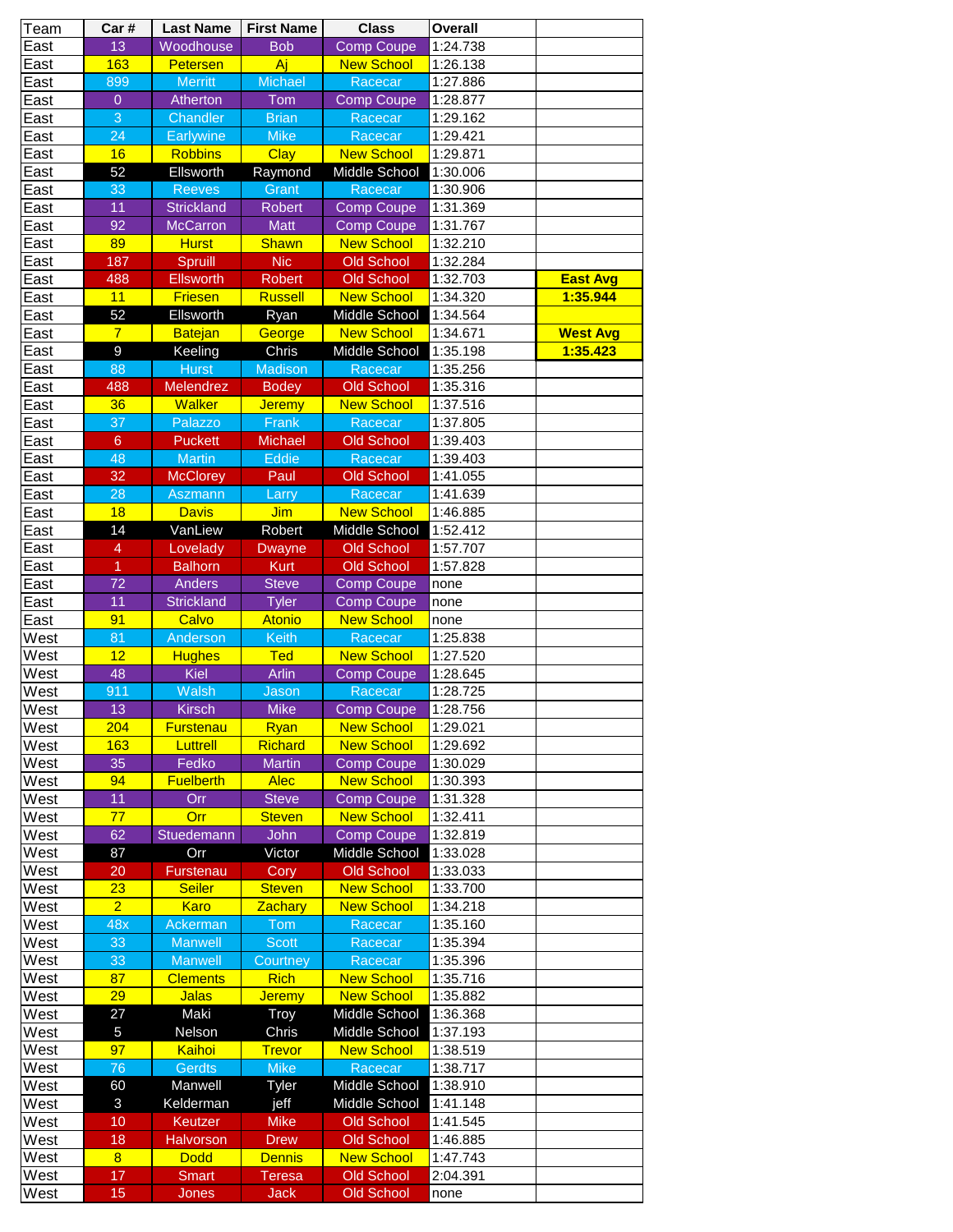| Car#            | <b>Last Name</b>  | <b>First Name</b> | <b>Class</b>                       | <b>Overall</b>       |
|-----------------|-------------------|-------------------|------------------------------------|----------------------|
| 13              | Woodhouse         | <b>Bob</b>        | <b>Comp Coupe</b>                  | 1:24.738             |
| 48              | <b>Kiel</b>       | <b>Arlin</b>      | <b>Comp Coupe</b>                  | 1:28.645             |
| 13              | <b>Kirsch</b>     | <b>Mike</b>       | <b>Comp Coupe</b>                  | 1:28.756             |
| $\overline{0}$  | Atherton          | Tom               | <b>Comp Coupe</b>                  | 1:28.877             |
| 35              | Fedko             | <b>Martin</b>     | <b>Comp Coupe</b>                  | 1:30.029             |
| 11              | Orr               | <b>Steve</b>      | <b>Comp Coupe</b>                  | 1:31.328             |
| 11              | <b>Strickland</b> | <b>Robert</b>     | <b>Comp Coupe</b>                  | 1:31.369             |
| 92              | <b>McCarron</b>   | <b>Matt</b>       | <b>Comp Coupe</b>                  | 1:31.767             |
| 62              | Stuedemann        | John              | <b>Comp Coupe</b>                  | 1:32.819             |
| 72              | <b>Anders</b>     | <b>Steve</b>      | <b>Comp Coupe</b>                  | none                 |
| 11              | <b>Strickland</b> | <b>Tyler</b>      | <b>Comp Coupe</b>                  | none                 |
| 52              | Ellsworth         | Raymond           | <b>Middle School</b>               | 1:30.006             |
| 87              | Orr               | Victor            | Middle School                      | 1:33.028             |
| 52              | Ellsworth         | Ryan              | Middle School                      | 1:34.564             |
| $\overline{9}$  | Keeling           | Chris             | <b>Middle School</b>               | 1:35.198             |
| 27              | Maki              | Troy              | Middle School                      | 1:36.368             |
| 5               | Nelson            | Chris             | <b>Middle School</b>               | 1:37.193             |
| 60              | Manwell           | <b>Tyler</b>      | <b>Middle School</b>               | 1:38.910             |
| 3               | Kelderman         | jeff              | <b>Middle School</b>               | 1:41.148             |
| 14              |                   |                   |                                    |                      |
| 163             | VanLiew           | Robert<br>Aj      | Middle School<br><b>New School</b> | 1:52.412<br>1:26.138 |
|                 | <b>Petersen</b>   |                   |                                    |                      |
| 12              | <b>Hughes</b>     | <b>Ted</b>        | <b>New School</b>                  | 1:27.520             |
| 204             | <b>Furstenau</b>  | Ryan              | <b>New School</b>                  | 1:29.021             |
| 163             | <b>Luttrell</b>   | Richard           | <b>New School</b>                  | 1:29.692             |
| 16              | <b>Robbins</b>    | <b>Clay</b>       | <b>New School</b>                  | 1:29.871             |
| 94              | <b>Fuelberth</b>  | <b>Alec</b>       | <b>New School</b>                  | 1:30.393             |
| 89              | <b>Hurst</b>      | <b>Shawn</b>      | <b>New School</b>                  | 1:32.210             |
| 77              | Orr               | <b>Steven</b>     | <b>New School</b>                  | 1:32.411             |
| $\overline{23}$ | <b>Seiler</b>     | <b>Steven</b>     | <b>New School</b>                  | 1:33.700             |
| $\overline{2}$  | <b>Karo</b>       | <b>Zachary</b>    | <b>New School</b>                  | 1:34.218             |
| 11              | <b>Friesen</b>    | Russell           | <b>New School</b>                  | 1:34.320             |
| $\overline{7}$  | <b>Batejan</b>    | George            | <b>New School</b>                  | 1:34.671             |
| 87              | <b>Clements</b>   | <b>Rich</b>       | <b>New School</b>                  | 1:35.716             |
| 29              | <b>Jalas</b>      | <b>Jeremy</b>     | <b>New School</b>                  | 1:35.882             |
| 36              | <b>Walker</b>     | <b>Jeremy</b>     | <b>New School</b>                  | 1:37.516             |
| 97              | Kaihoi            | <b>Trevor</b>     | <b>New School</b>                  | 1:38.519             |
| 18              | <b>Davis</b>      | Jim               | <b>New School</b>                  | 1:46.885             |
| $\overline{8}$  | <b>Dodd</b>       | <b>Dennis</b>     | <b>New School</b>                  | 1:47.743             |
| 91              | Calvo             | <b>Atonio</b>     | <b>New School</b>                  | none                 |
| 187             | Spruill           | <b>Nic</b>        | <b>Old School</b>                  | 1:32.284             |
| 488             | <b>Ellsworth</b>  | <b>Robert</b>     | <b>Old School</b>                  | 1:32.703             |
| 20              | Furstenau         | Cory              | <b>Old School</b>                  | 1:33.033             |
| 488             | <b>Melendrez</b>  | <b>Bodey</b>      | <b>Old School</b>                  | 1:35.316             |
| $6\phantom{a}$  | <b>Puckett</b>    | <b>Michael</b>    | <b>Old School</b>                  | 1:39.403             |
| 32              | <b>McClorey</b>   | Paul              | <b>Old School</b>                  | 1:41.055             |
| 10              | <b>Keutzer</b>    | <b>Mike</b>       | <b>Old School</b>                  | 1:41.545             |
| 18              | <b>Halvorson</b>  | <b>Drew</b>       | <b>Old School</b>                  | 1:46.885             |
| 4               | Lovelady          | <b>Dwayne</b>     | <b>Old School</b>                  | 1:57.707             |
| $\overline{1}$  | <b>Balhorn</b>    | <b>Kurt</b>       | <b>Old School</b>                  | 1:57.828             |
| 17              | Smart             | <b>Teresa</b>     | <b>Old School</b>                  | 2:04.391             |
| 15              |                   | <b>Jack</b>       | <b>Old School</b>                  | none                 |
| 81              | Jones             |                   |                                    |                      |
|                 | Anderson          | <b>Keith</b>      | Racecar                            | 1:25.838             |
| 899             | <b>Merritt</b>    | <b>Michael</b>    | Racecar                            | 1:27.886             |
| 911             | <b>Walsh</b>      | Jason             | Racecar                            | 1:28.725             |
| 3               | <b>Chandler</b>   | <b>Brian</b>      | Racecar                            | 1:29.162             |
| 24              | <b>Earlywine</b>  | <b>Mike</b>       | Racecar                            | 1:29.421             |
| 33              | <b>Reeves</b>     | Grant             | Racecar                            | 1:30.906             |
| 48x             | Ackerman          | Tom               | Racecar                            | 1:35.160             |
| 88              | <b>Hurst</b>      | <b>Madison</b>    | Racecar                            | 1:35.256             |
| 33              | <b>Manwell</b>    | <b>Scott</b>      | Racecar                            | 1:35.394             |
| 33              | <b>Manwell</b>    | Courtney          | Racecar                            | 1:35.396             |
| $\overline{37}$ | Palazzo           | Frank             | Racecar                            | 1:37.805             |
| 76              | <b>Gerdts</b>     | <b>Mike</b>       | Racecar                            | 1:38.717             |
| 48              | <b>Martin</b>     | <b>Eddie</b>      | Racecar                            | 1:39.403             |
| 28              | Aszmann           | Larry             | Racecar                            | 1:41.639             |